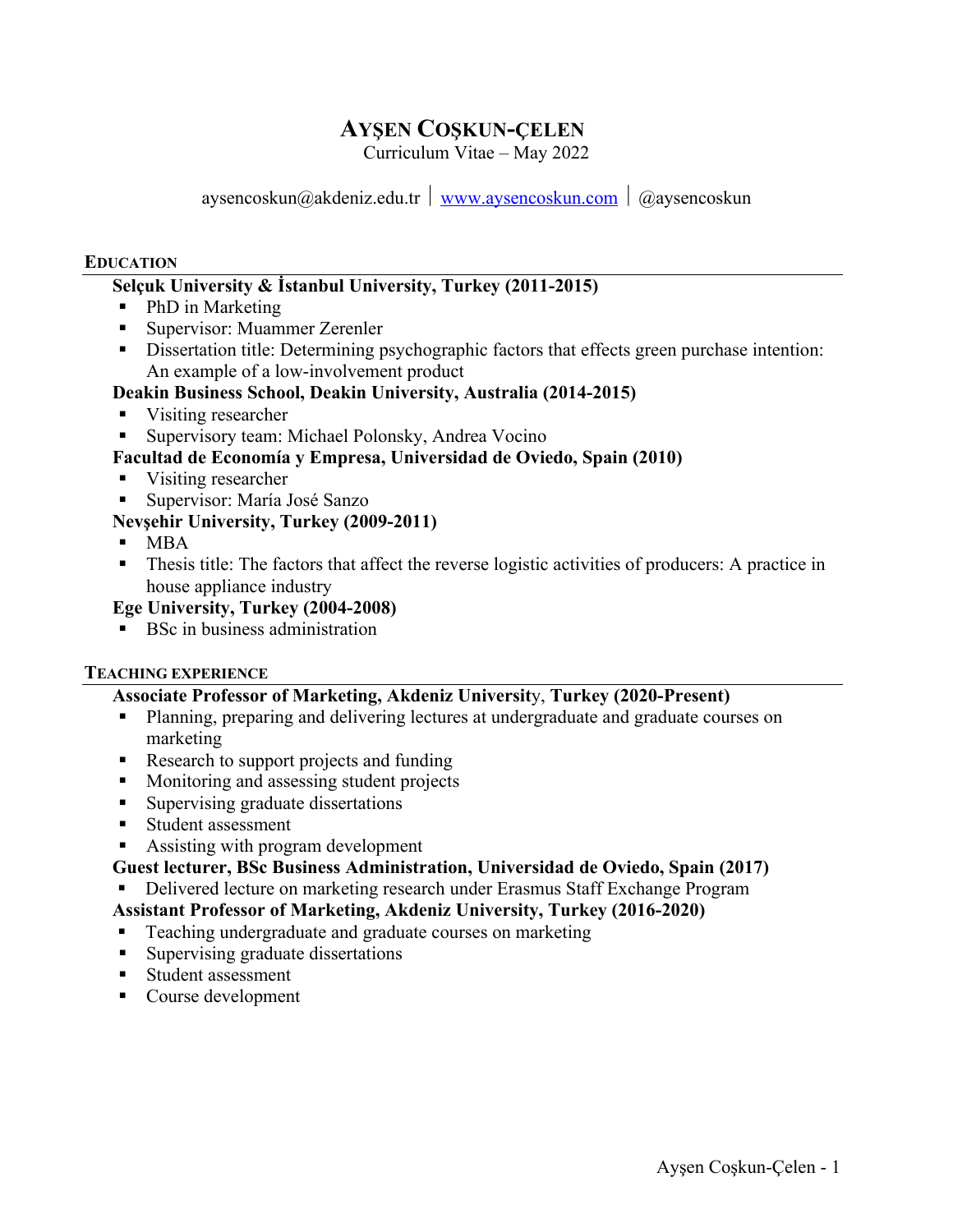### **Research Assistant, Nevşehir Hacı Bektaş Veli University, Turkey (2009-2016)**

- Assisting with program development and student assessment
- Coordinating courses
- Delivering teaching sessions

### **PUBLICATIONS**

### **Journal Publications**

- § Filimonau, V., **Coşkun, A**., Derqui, B., and Matute, J. (2021), "Restaurant management and food waste reduction: Factors affecting attitudes and intentions in restaurants of Spain", *International Journal of Contemporary Hospitality Management,* 34(3), 1177-1203. **(ABDC: A ranking, SSCI)**
- Coskun, A. and Filimonau, V. (2021). "'I waste food but this is not my fault!': Exploring the drivers of plate waste in foodservices of Turkey through the prism of neutralisation theory", *Journal of Cleaner Production*, 129695. **(ABDC: A ranking, SCI-Exp)**
- § Özbük, R. M. Y., **Coşkun, A**., and Filimonau, V. (2021). "The impact of COVID-19 on food management in households of an emerging economy", *Socio-Economic Planning Sciences*, 101094. (**ABDC: C ranking, SCI-Exp)**
- § **Coşkun, A**. And Yetkin Özbük, R. M. (2020). "What influences consumer food waste behavior in restaurants? An application of the extended theory of planned behavior", *Waste Management*, Vol. 117, pp. 170-178. (**SCI-Exp)**
- Yetkin Özbük R.M. and **Coşkun A**. (2020). "Factors affecting food waste at the downstream entities of the supply chain: A critical review", *Journal of Cleaner Production*, vol.244, pp.1- 26. (**ABDC: A ranking, SCI-Exp)**
- § **Coşkun A.** and Yetkin Özbük, R.M. (2019). "Environmental segmentation: Young millennials' profile in an emerging economy", *Young Consumers*, vol.29, no.4, pp.359-379. (**ABDC: B ranking, ESCI)**
- Coskun, A. and Yetkin Özbük, R.M. (2019). "Restoranlarda atık gıda oluşum sebeplerinin hizmet planı üzerinden incelenmesi", *Business & Management Studies: An International Journal*, 7(5), ss. 2556-2576.
- § **Coşkun, A.** (2019). "Hanehalkında atık gıda ölçümünde kullanılan yöntemlerin sınıflandırılması", *Pazarlama İçgörüsü Üzerine Çalışmalar*, 3(2), ss. 35-47.
- Coşkun, A. (2018). "Cebimizdeki değerli çöp Cep telefonu atıklarında genişletilmiş üretici sorumluluğu", Pazarlama İçgörüsü Üzerine Çalışmalar, cilt.2, ss.35-45.
- § **Coşkun, A.**, Vocino, A., and Polonsky, M. (2017). "Mediating effect of environmental orientation on pro-environmental purchase intentions in a low-involvement product situation", *Australasian Marketing Journal*, vol.25, pp.115-125. (**ABDC: A ranking, ESCI)**
- Coskun, A., and Akdoğan, M. Ş. (2012). "Drivers of reverse logistics activities an empirical investigation", Procedia-Social and Behavioral Sciences, vol.58, pp.1640-1649.
- § Öztürk, S., **Coşkun, A.**, and Dirsehan, T. (2012), "Fırsat sitelerinde tüketici e-sadakatini etkileyen faktörlerin belirlenmesi", *Eskişehir Osmangazi Üniversitesi İİBF Dergisi*, Sayı:2, ss. 217-239.
- Akdoğan, M. Ş., Özgener, Ş., Kaplan, M., and **Coşkun, A.** (2010). "The effects of consumer ethnocentrism and consumer animosity on the re-purchase intent: the moderating role of consumer loyalty", *Emerging Markets Journal*, no.1, pp.1-12.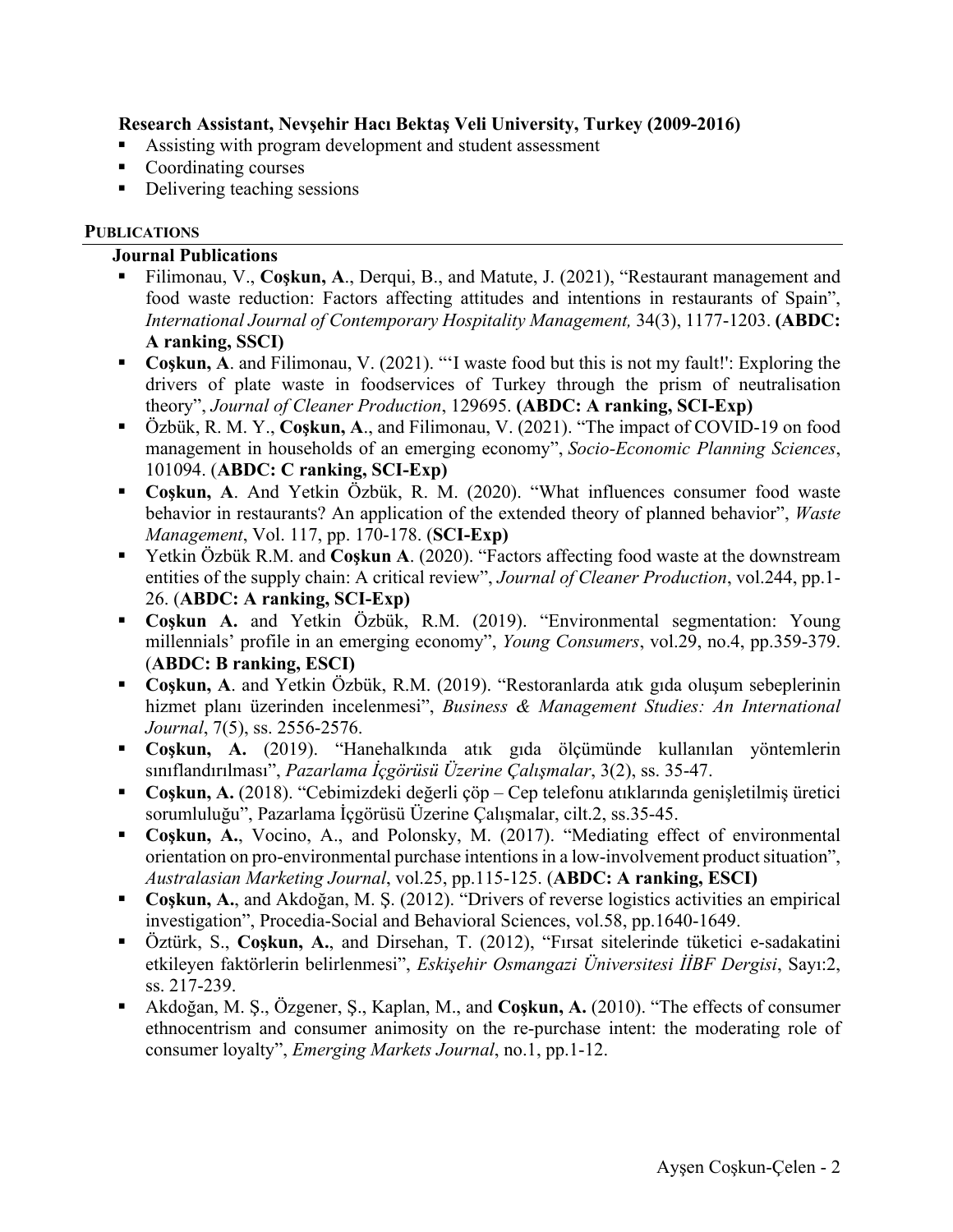### **Book Chapters**

- Coskun, A. and Akar, N. (2019). "WWF Turkey's green office initiatives", in: Green Behavior and Corporate Social Responsibility in Asia, Quoquab, F. & Mohammed, J., Eds., Emerald Ink Publishing, West Yorkshire.
- Coskun, A. and Akar, N. (2019). "Turkey's Antalya international airport: Obtaining green organization certification", in: Green Behavior and Corporate Social Responsibility in Asia, Quoquab, F. and Mohammed, J., Eds., Emerald Ink Publishing, West Yorkshire.
- Coşkun, A. (2019). "Yeşil tüketici davranışı ve sosyoloji", Pazarlama ve Sosyoloji: İşletme ve Toplum İlişkisi, Ünsalan, M., Ed., Beta Basım Yayım Dağıtım, Ankara, ,
- § **Coşkun, A.** (2019). "Sürdürülebilir pazarlama", Yeni Nesil Pazarlama Yaklaşımları Vaka Analizleri ile, Kahraman, A. and Güven, E. Eds., Gazi Kitabevi, Ankara.
- Dörtyol, İ. T., **Coşkun, A.,** and Kitapci, O. (2018). "A review of factors affecting turkish consumer behaviour", in: Marketing Management in Turkey (Marketing in Emerging Markets), Ozturkcan, S. and Yolbulan Okan, E., Eds., Emerald Publishing Limited, West Yorkshire, pp.105-139.
- Coskun, A. (2017). "Understanding green attitudes", in: Driving Green Consumerism Through Strategic Sustainability Marketing, Quoquab, F., Thurasamy, R. & Mohammad, J., Eds., IGI Global Publications, Hersey, pp.1-16.

### **Conference Proceedings**

- Yavuz, M. and **Coskun, A.** (2019). "Elektronik atık geri dönüşüm davranışının Motivasyon-Yetenek-Fırsat Modeli ile incelenmesi", 2. Business and Organization Conference, İzmir, Turkey, 4-6 September.
- Coskun, A. (2017). "'Bir varmış bir yokmuş' Dijital hikaye anlatımının pazarlama eğitiminde kullanılması", 22. Pazarlama Kongresi, Trabzon, Türkiye, 28-30 September.
- Coskun-Arslan, M. and **Coskun, A.** (2017). "Muhasebe eğitiminde inovasyon: Dijital hikâye anlatımı", 36. Türkiye Muhasebe Eğitimi Sempozyumu, Antalya, Turkey, 3-7 May.
- Coskun, A., Vocino, A., and Polonsky, M. (2016). "The mediated effect of environmental orientation on green purchase intentions a low-involvement product situation", Global Innovation and Knowledge Academy (GIKA), Valencia, Spain, 21-23 March.
- Coskun, A. and Dörtyol İ.T. (2016). "Daha kişiselleştirilmiş kararlar İnteraktif tüketici karar yardımcılarının kullanımının tespiti", 21. Pazarlama Kongresi, Kütahya, Türkiye, 26- 28 October.
- § **Coşkun, A.**, Polonsky, M., and Vocino, A. (2016). "A tale of two goods, green verses nongreen: The effects of apathy and myopia on purchase intentions", American Marketing Association Marketing (AMA) & Public Policy Conference, California, USA, 23-25 June.
- Coskun, A., Polonsky, M., and Vocino, A. (2015). "Integrating apathy and myopia into a green purchase intentions model for low involvement products", Australian and New Zealand Marketing Academy (ANZMAC) Conference, Sydney, Australia, 30 November – 2 December.
- Coskun, A. (2014). "The role of psycographic variables on green purchase intentions for a low involvement product", Australian and New Zealand Marketing Academy (ANZMAC) Conference, Brisbane, Australia, 29-30 November.
- Coskun, A. (2011). "Barriers to reverse logistics activities in SMEs: the case of Nevşehir", International Entrepreneurship Congress, İzmir, Turkey, 27-29 April.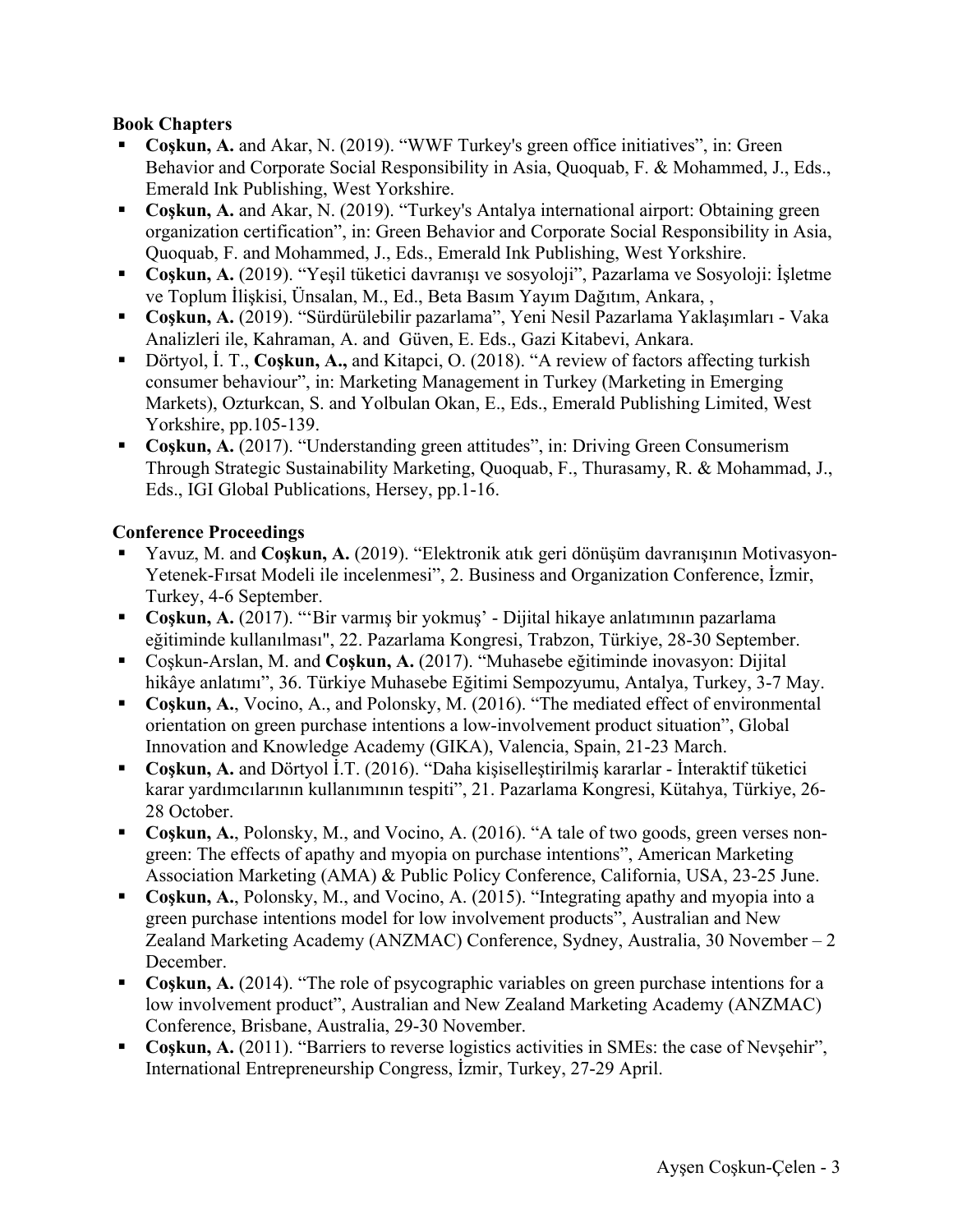§ Çoban, S., Güllü, K., **Coşkun, A.**, and Dalkılıç, F. (2009). "Kültür Turizmi Açısından Kapadokya Destinasyonunun Algılanan İmajı", 14. Ulusal Pazarlama Kongresi, Yozgat, Turkey.

#### **RESEARCH SKILLS**

- § Quantitative research and data analysis using SPSS, AMOS, LISREL
- Application of scientific theory to quantitative data
- Building conceptual frameworks
- Survey design
- Sampling design
- Qualitative interviewing
- Oualitative data analysis using MAXODA

#### **GRANTS AND SCHOLARSHIPS**

- § **Post-doctoral scholarship, Central Queensland University, Sydney/Australia**, 2020, Awarded by Turkey Scientific and Technological Research Council for 12 months (\$30,000)
- § **Newton Fund Research Environmental Links Grant Scheme,** 2020, Awarded by British Council (approx. £33,000)
- § **PhD scholarship, Deakin University, Australia,** 2014, Awarded by Turkey Scientific and Technological Research Council for 6 months (\$11,100)
- § **Research Grant, Selçuk University, Turkey,** 2014, Awarded by Selçuk University Scientific Research Committee (₺8,000)
- § **Research scholarship, Universidad de Oviedo, Spain,** 2010, Awarded by Turkey Higher Education Council for 3 months
- § **Erasmus exchange scholarship, Universidad de Oviedo, Oviedo/Spain,** 2008, Awarded by European Union for 1 year

#### **SERVICE TO THE SCHOOL AND THE FIELD**

- Vice chairperson in the Department of Marketing, (2016-2020)
- Farabi (Student exchange program) coordinator in the Department of Marketing (2018-Present)
- Member of Zero Waste Commission (2018-Present)
- § Member of Academic Incentive Commission (2017-2019)
- The Services Industries Journal "Food Waste and Sustainability in the Services Industries", Special Issue Editor, 2021
- 7<sup>th</sup> Alternative Research in Marketing Symposium, Co-Organizer, 2017
- International Journal of Hospitality Management, Ad-hoc reviewer
- British Food Journal, Ad-hoc reviewer
- Journal of Retailing and Consumer Services, Ad-hoc reviewer
- § Journal of Strategic Marketing, Ad-hoc reviewer
- § American Marketing Association Summer Academic Conference, Reviewer
- European Marketing Association Academic Conference, Reviewer
- Journal of the Air and Waste Management Association, Ad-hoc reviewer
- Sustainable Accounting, Management and Policy Journal, Ad-hoc reviewer
- Sage Publications, Book reviewer